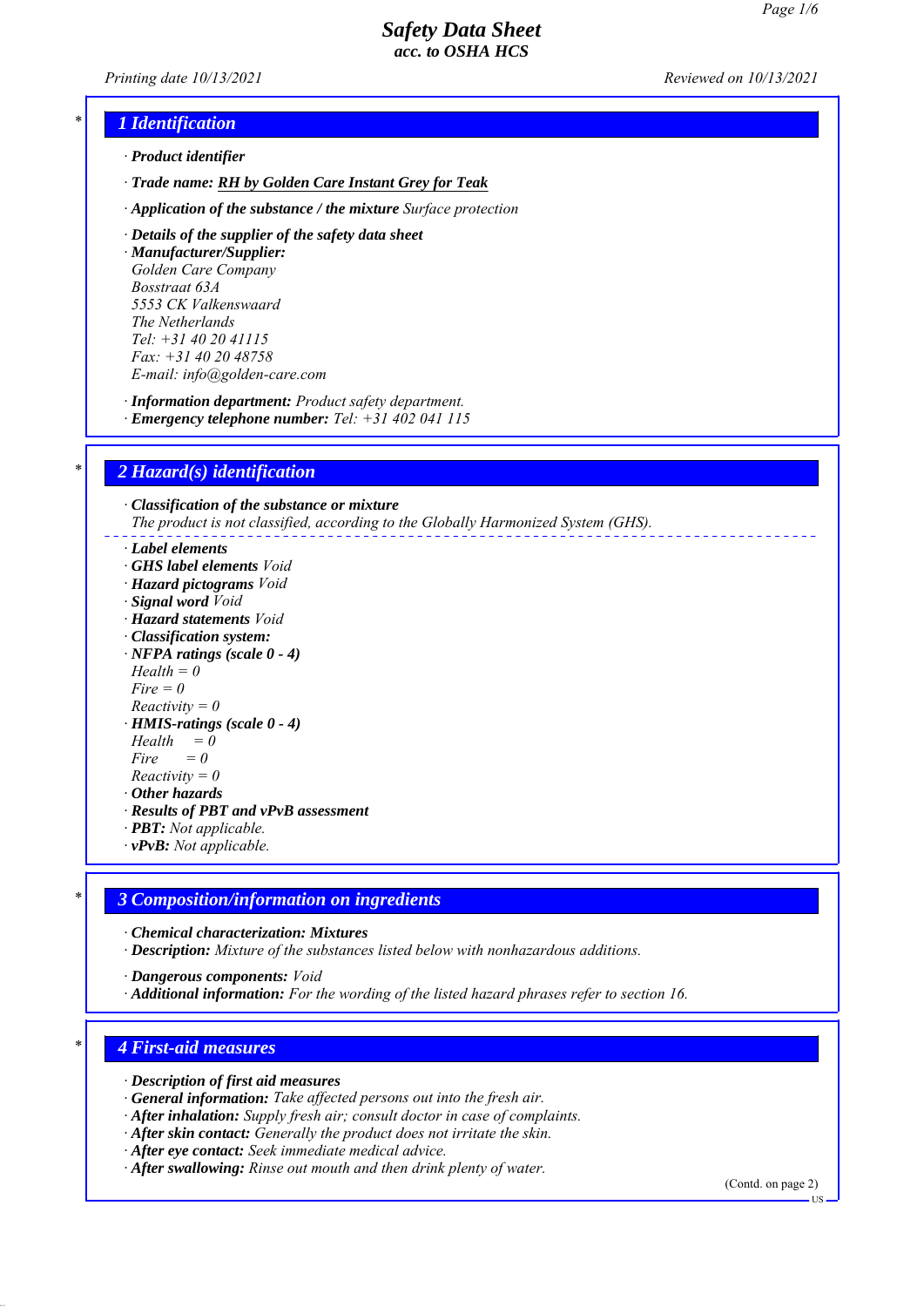*Printing date 10/13/2021 Reviewed on 10/13/2021*

(Contd. of page 1)

#### *Trade name: RH by Golden Care Instant Grey for Teak*

*ꞏ Information for doctor:*

- *ꞏ Most important symptoms and effects, both acute and delayed No further relevant information available.*
- *ꞏ Indication of any immediate medical attention and special treatment needed*

*No further relevant information available.*

#### *\* 5 Fire-fighting measures*

*ꞏ Extinguishing media*

- *ꞏ Suitable extinguishing agents: Use fire fighting measures that suit the environment.*
- *ꞏ Special hazards arising from the substance or mixture No further relevant information available.*
- *ꞏ Advice for firefighters*
- *ꞏ Protective equipment: No special measures required.*

## *\* 6 Accidental release measures*

*ꞏ Personal precautions, protective equipment and emergency procedures Not required.*

- *ꞏ Environmental precautions: No special measures required.*
- *ꞏ Methods and material for containment and cleaning up:*

*Absorb with liquid-binding material (sand, diatomite, acid binders, universal binders, sawdust).*

*ꞏ Reference to other sections*

*See Section 7 for information on safe handling.*

- *See Section 8 for information on personal protection equipment.*
- *See Section 13 for disposal information.*
- *ꞏ Protective Action Criteria for Chemicals*

*ꞏ PAC-1:*

*None of the ingredients is listed.*

 $\cdot$  **PAC-2:** 

*None of the ingredients is listed.*

*ꞏ PAC-3:*

*None of the ingredients is listed.*

## *\* 7 Handling and storage*

*ꞏ Handling:*

*ꞏ Precautions for safe handling*

*No special measures required.*

*No special precautions are necessary if used correctly.*

- *ꞏ Information about protection against explosions and fires: No special measures required.*
- *ꞏ Conditions for safe storage, including any incompatibilities*

*ꞏ Storage:*

- *ꞏ Requirements to be met by storerooms and receptacles: No special requirements.*
- *ꞏ Information about storage in one common storage facility: Not required.*
- *ꞏ Further information about storage conditions: None.*
- *ꞏ Specific end use(s) No further relevant information available.*
- *\* 8 Exposure controls/personal protection*

*ꞏ Additional information about design of technical systems: No further data; see item 7.*

*ꞏ Control parameters*

*ꞏ Components with limit values that require monitoring at the workplace:*

*The product does not contain any relevant quantities of materials with critical values that have to be monitored at the workplace.*

(Contd. on page 3)

US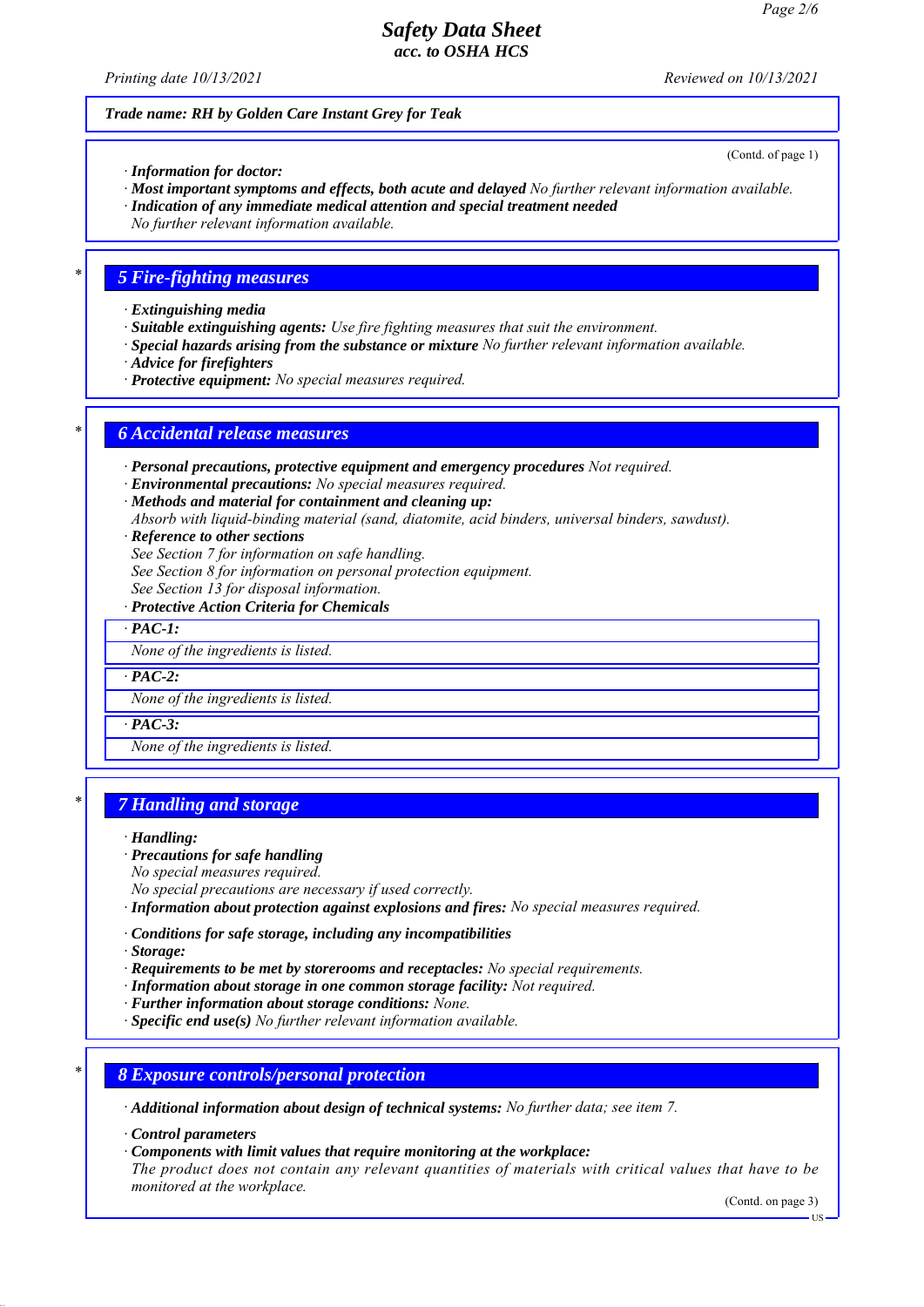*Printing date 10/13/2021 Reviewed on 10/13/2021*

#### *Trade name: RH by Golden Care Instant Grey for Teak*

(Contd. of page 2)

US

*ꞏ Ingredients with biological limit values:*

*ꞏ CAS No. Designation of material % Type Value Unit Not required. ꞏ Additional information: The lists that were valid during the creation were used as basis.*

*ꞏ Exposure controls*

- *ꞏ Personal protective equipment:*
- *ꞏ General protective and hygienic measures:*
- *The usual precautionary measures for handling chemicals should be followed.*
- *ꞏ Breathing equipment: Not required.*
- *ꞏ Protection of hands:*

*The glove material has to be impermeable and resistant to the product/ the substance/ the preparation. Due to missing tests no recommendation to the glove material can be given for the product/ the preparation/ the chemical mixture.*

*Selection of the glove material on consideration of the penetration times, rates of diffusion and the degradation*

*ꞏ Material of gloves*

*The selection of the suitable gloves does not only depend on the material, but also on further marks of quality and varies from manufacturer to manufacturer. As the product is a preparation of several substances, the resistance of the glove material can not be calculated in advance and has therefore to be checked prior to the application.*

*ꞏ Penetration time of glove material*

*The exact break trough time has to be found out by the manufacturer of the protective gloves and has to be observed.*

*ꞏ Eye protection: Not required.*

| · Information on basic physical and chemical properties |                                                      |  |
|---------------------------------------------------------|------------------------------------------------------|--|
| <b>General Information</b>                              |                                                      |  |
| $\cdot$ Appearance:                                     |                                                      |  |
| Form:<br>Color:                                         | Fluid                                                |  |
| $\cdot$ Odor:                                           | According to product specification<br>Characteristic |  |
| Odour threshold:                                        | Not determined.                                      |  |
| $\cdot$ pH-value at 20 $\textdegree$ C:                 | $7 - 8$                                              |  |
| $\cdot$ Change in condition                             |                                                      |  |
| <b>Melting point/Melting range:</b>                     | Undetermined.                                        |  |
| <b>Boiling point/Boiling range:</b>                     | 100 °C                                               |  |
| · Flash point:                                          | Not applicable.                                      |  |
| · Flammability (solid, gaseous):                        | Not applicable.                                      |  |
| $\cdot$ Decomposition temperature:                      | Not determined.                                      |  |
| · Auto igniting:                                        | Product is not selfigniting.                         |  |
| · Danger of explosion:                                  | Product does not present an explosion hazard.        |  |
| $\cdot$ Explosion limits:                               |                                                      |  |
| Lower:                                                  | Not determined                                       |  |
| Upper:                                                  | Not determined.                                      |  |
| $\cdot$ Vapour pressure at 20 $\cdot$ C:                | $23$ hPa                                             |  |
| $\cdot$ Density at 20 $\cdot$ C:                        | $1.02$ g/cm <sup>3</sup> (DIN 51757)                 |  |
| $\cdot$ Relative density                                | Not determined.                                      |  |
| · Vapour density                                        | Not determined.                                      |  |
| $\cdot$ Evaporation rate                                | Not determined.                                      |  |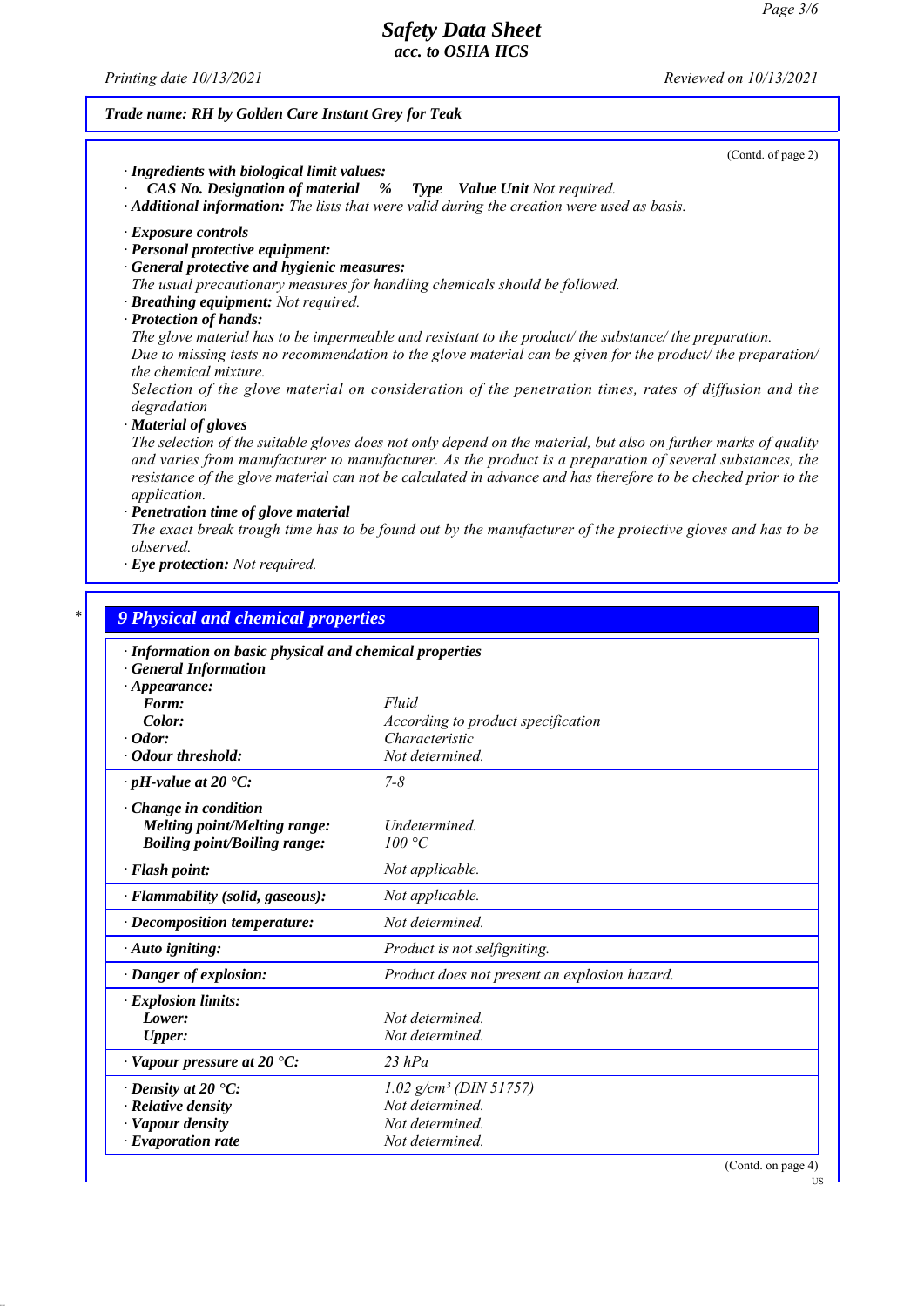*Printing date 10/13/2021 Reviewed on 10/13/2021*

*Trade name: RH by Golden Care Instant Grey for Teak*

|                                                     |                                                            | (Contd. of page 3) |  |  |
|-----------------------------------------------------|------------------------------------------------------------|--------------------|--|--|
| $\cdot$ Solubility in / Miscibility with<br>Water:  | Not miscible or difficult to mix.                          |                    |  |  |
|                                                     | · Partition coefficient (n-octanol/water): Not determined. |                    |  |  |
| $\cdot$ Viscosity:<br>Dynamic:<br>Kinematic:        | Not determined.<br>Not determined.                         |                    |  |  |
| · Solvent content:<br>Water:<br><b>VOC</b> content: | 85.0%<br>$0.00\%$                                          |                    |  |  |
| Solids content:                                     | $0.0\%$ (DIN 53216)                                        |                    |  |  |
| $\cdot$ Other information                           | No further relevant information available.                 |                    |  |  |

### *\* 10 Stability and reactivity*

*ꞏ Reactivity No further relevant information available.*

- *ꞏ Chemical stability*
- *ꞏ Thermal decomposition / conditions to be avoided: No decomposition if used according to specifications.*
- *ꞏ Possibility of hazardous reactions No dangerous reactions known.*
- *ꞏ Conditions to avoid No further relevant information available.*
- *ꞏ Incompatible materials: No further relevant information available.*
- *ꞏ Hazardous decomposition products: No dangerous decomposition products known.*

## *\* 11 Toxicological information*

- *ꞏ Information on toxicological effects*
- *ꞏ Acute toxicity:*
- *ꞏ Primary irritant effect:*
- *ꞏ on the skin: No irritant effect.*
- *ꞏ on the eye: No irritating effect.*
- *ꞏ Sensitization: No sensitizing effects known.*
- *ꞏ Additional toxicological information:*

*The product is not subject to classification according to internally approved calculation methods for preparations:*

*When used and handled according to specifications, the product does not have any harmful effects according to our experience and the information provided to us.*

- *ꞏ Carcinogenic categories*
- *ꞏ IARC (International Agency for Research on Cancer)*

*None of the ingredients is listed.*

*ꞏ NTP (National Toxicology Program)*

*None of the ingredients is listed.*

*ꞏ OSHA-Ca (Occupational Safety & Health Administration)*

*None of the ingredients is listed.*

## *\* 12 Ecological information*

*ꞏ Toxicity*

- *ꞏ Aquatic toxicity: No further relevant information available.*
- *ꞏ Persistence and degradability No further relevant information available.*

*ꞏ Behavior in environmental systems:*

*ꞏ Bioaccumulative potential No further relevant information available.*

(Contd. on page 5)

US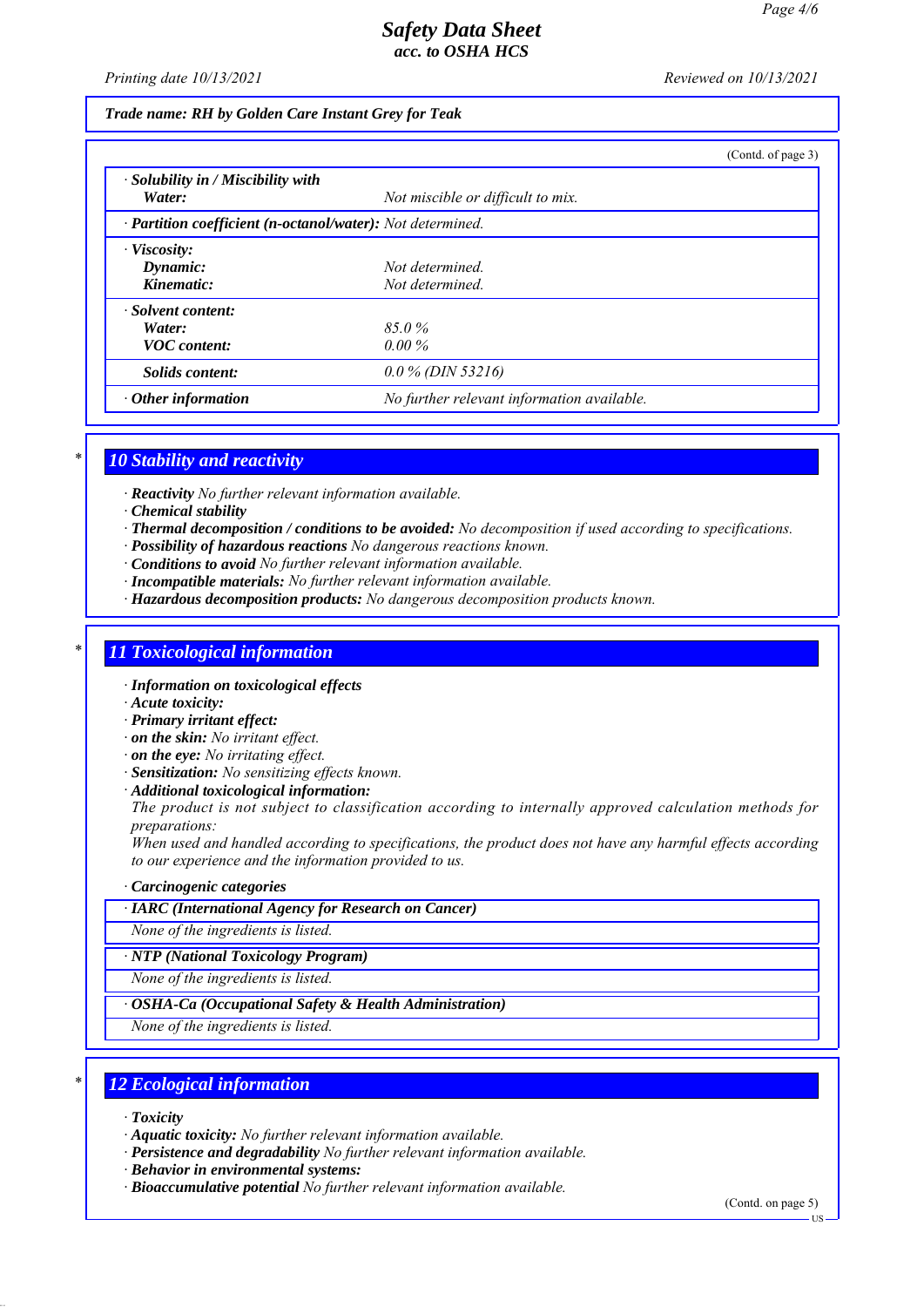*Printing date 10/13/2021 Reviewed on 10/13/2021*

|        | Trade name: RH by Golden Care Instant Grey for Teak                                                                                                                                                                                                                                                                                        |                                                      |  |  |
|--------|--------------------------------------------------------------------------------------------------------------------------------------------------------------------------------------------------------------------------------------------------------------------------------------------------------------------------------------------|------------------------------------------------------|--|--|
|        | · Mobility in soil No further relevant information available.<br>· Additional ecological information:<br>· General notes: Not hazardous for water.<br>· Results of PBT and vPvB assessment<br>· <b>PBT</b> : Not applicable.<br>$\cdot v$ PvB: Not applicable.<br>$\cdot$ Other adverse effects No further relevant information available. | (Contd. of page 4)                                   |  |  |
| *      | <b>13 Disposal considerations</b><br>· Waste treatment methods<br>· Recommendation: Smaller quantities can be disposed of with household waste.<br>· Uncleaned packagings:<br>· Recommendation: Disposal must be made according to official regulations.                                                                                   |                                                      |  |  |
|        |                                                                                                                                                                                                                                                                                                                                            |                                                      |  |  |
| $\ast$ | <b>14 Transport information</b>                                                                                                                                                                                                                                                                                                            |                                                      |  |  |
|        | · UN-Number<br>· DOT, ADR, ADN, IMDG, IATA                                                                                                                                                                                                                                                                                                 | Void                                                 |  |  |
|        | · UN proper shipping name<br>· DOT, ADR, ADN, IMDG, IATA                                                                                                                                                                                                                                                                                   | Void                                                 |  |  |
|        | · Transport hazard class(es)                                                                                                                                                                                                                                                                                                               |                                                      |  |  |
|        | · DOT, ADR, ADN, IMDG, IATA<br>· Class                                                                                                                                                                                                                                                                                                     | Void                                                 |  |  |
|        | · Packing group<br>· DOT, ADR, IMDG, IATA                                                                                                                                                                                                                                                                                                  | Void                                                 |  |  |
|        | · Environmental hazards:                                                                                                                                                                                                                                                                                                                   | Not applicable.                                      |  |  |
|        | <b>Special precautions for user</b>                                                                                                                                                                                                                                                                                                        | Not applicable.                                      |  |  |
|        | Transport in bulk according to Annex II of<br><b>MARPOL73/78 and the IBC Code</b>                                                                                                                                                                                                                                                          | Not applicable.                                      |  |  |
|        | · Transport/Additional information:                                                                                                                                                                                                                                                                                                        | Not dangerous according to the above specifications. |  |  |
|        | · UN "Model Regulation":                                                                                                                                                                                                                                                                                                                   | Void                                                 |  |  |

# *\* 15 Regulatory information*

*ꞏ Safety, health and environmental regulations/legislation specific for the substance or mixture ꞏ TSCA (Toxic Substances Control Act):*

*ꞏ Hazardous Air Pollutants*

*None of the ingredients is listed.*

*ꞏ GHS label elements Void*

*ꞏ Hazard pictograms Void*

*ꞏ Signal word Void*

*ꞏ Hazard statements Void*

*ꞏ National regulations:*

*ꞏ Water hazard class: Generally not hazardous for water.*

*ꞏ Chemical safety assessment: A Chemical Safety Assessment has not been carried out.*

(Contd. on page 6)

US